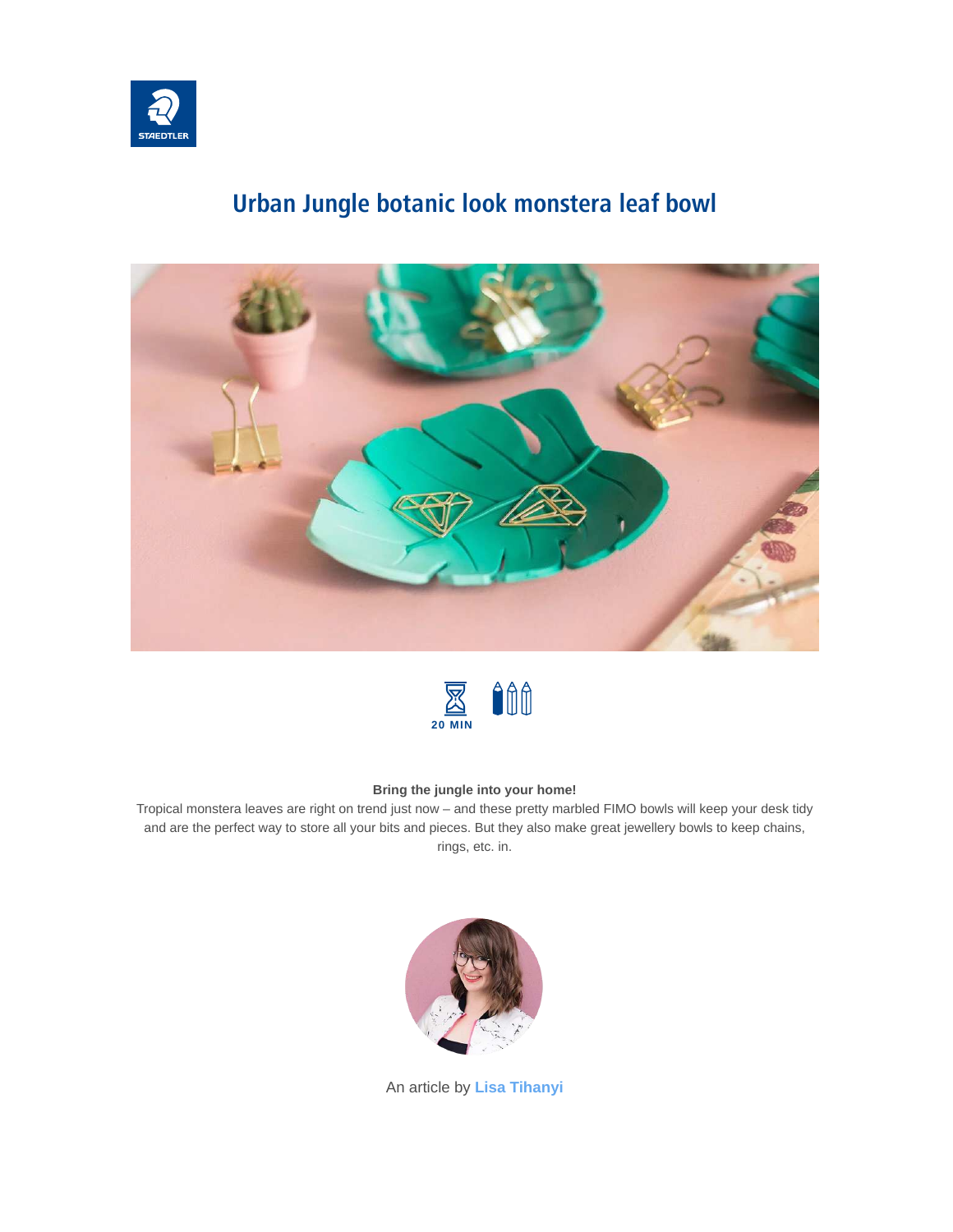# **Step-by-step tutorial**





To make a marbled bowl, shape one block of FIMO soft white into a cord and do the same with a block of FIMO soft emerald.



Twist the two cords together and roll out into a longer cord.







Now shape this cord into a ball.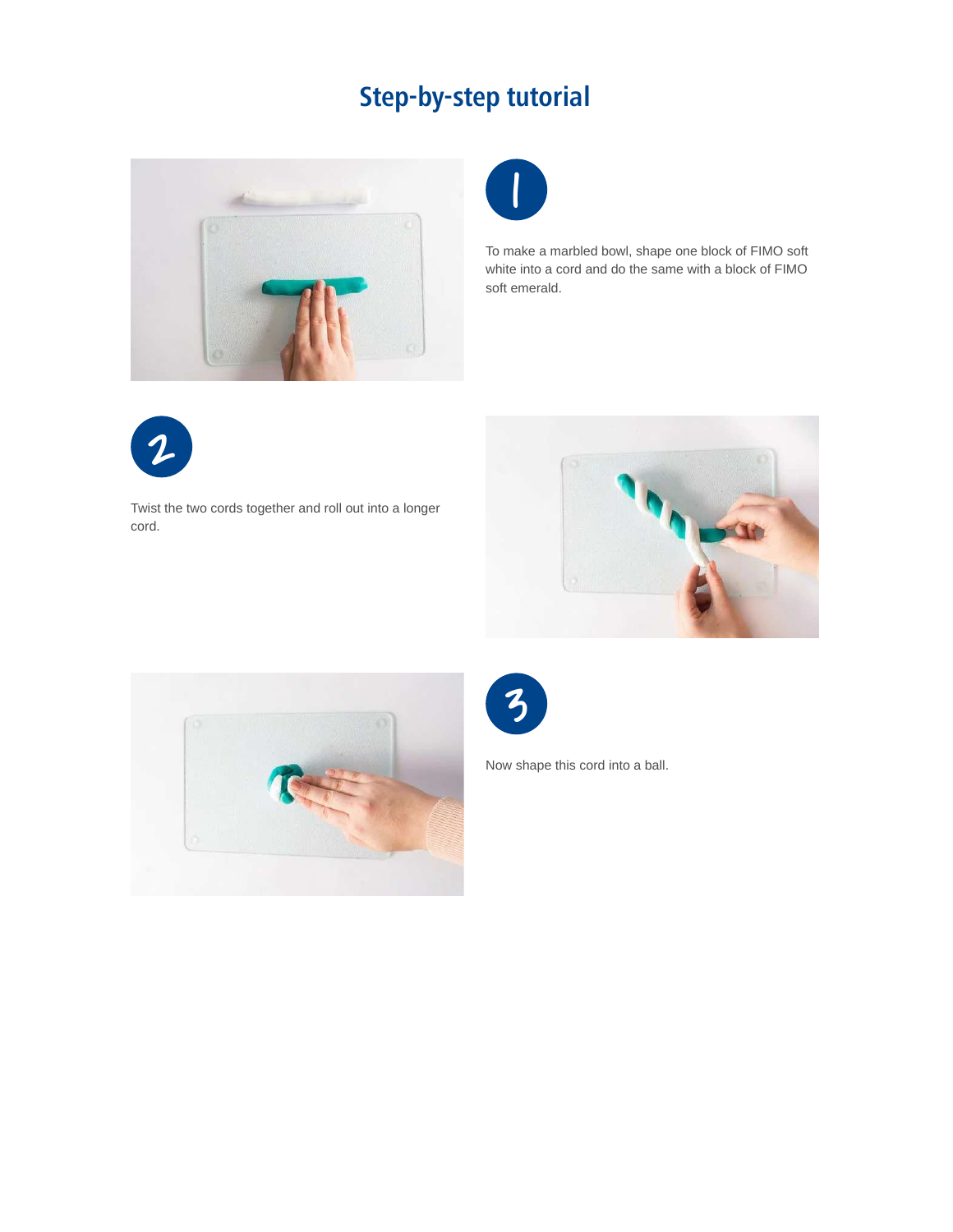

Roll out the ball to form another cord. Repeat until you have created a lovely marbled pattern.







Now use the acrylic roller to roll out the ball into a sheet approx. 0.5 cm thick. Tip: Roll out the FIMO sheet directly onto baking paper – this will make it easier to remove later.



Now print out the leaf template, cut it out, place on the FIMO sheet and cut round it with the knife.







Roll out a thin cord from the remaining marbled FIMO – this will form the large vein running down the middle of the monstera leaf. Place the vein in the middle of the leaf and press down slightly.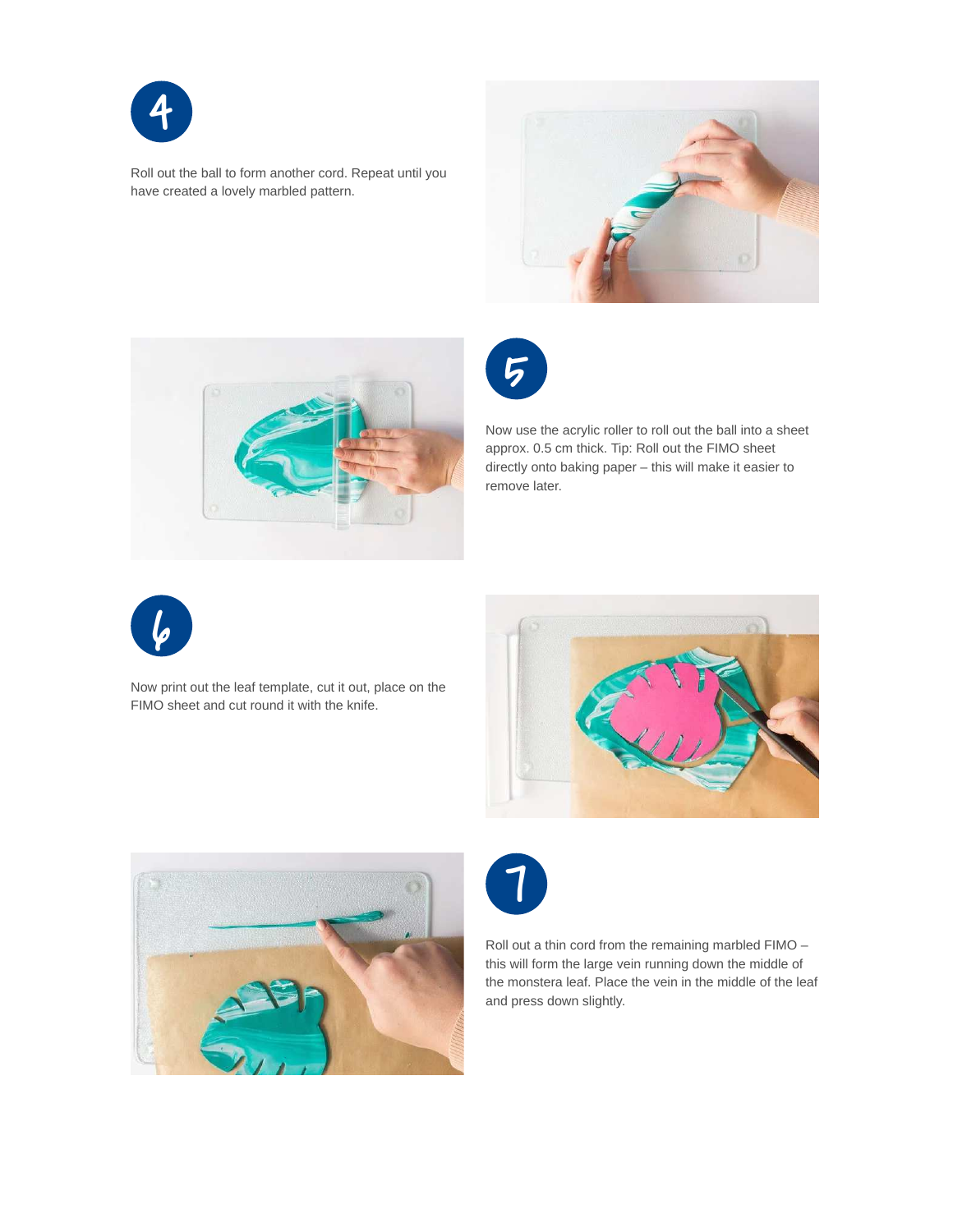

Now use the modelling tool to score lots of smaller veins in your monstera leaf, going out from the vein in the middle.







Then remove the FIMO sheet from the baking paper and place it face down on an upturned ovenproof bowl. This will create a lovely curved shape as the leaf bowl hardens.

Now harden your FIMO leaf bowl on the ovenproof bowl in the oven for 30 minutes at 110° C / 230° F and then leave to cool on the bowl.

When it's completely cool, simply remove your monstera leaf bowl from the other bowl and you're done!

### **Material overview**